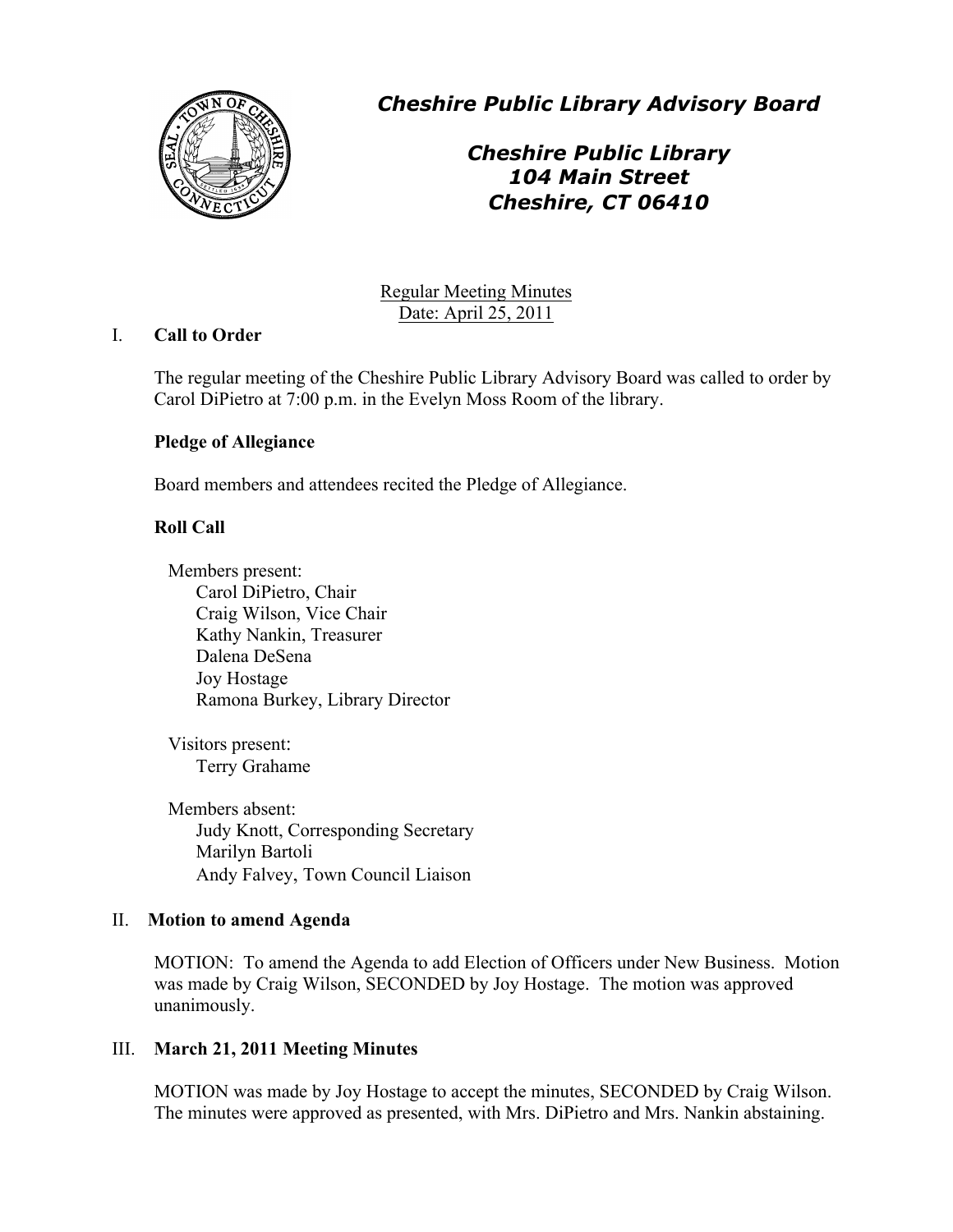# CHESHIRE PUBLIC LIBRARY ADVISORY BOARD

## IV. **Treasurer's Report**

Kathy Nankin reported:

The account balance as of  $4/25/2011$  is \$1328.75.

## V. **Reports of Committees**

# 1. School-Library Partnership

Carol DiPietro relayed the following report from Sue Hartley:

- April 2011: Regular children's and teen programs were well attended, as were special programs. Over 150 people attended musician Lynn Lewis with Elmo on 4/14. Megan hosted a tea party for over 30 children and their parents on 4/18. Over 150 people enjoyed magician Chick Kelman on 4/21.
- Outreach: Sue Hartley, Edith Evangeliste and Ramona Burkey will have a display and handouts at the Chamber of Commerce Home and Garden Expo on 4/30. The Children's Room continues to supply books for the Teen Tutoring program at the Yellow House. Local nursery schools are pleased with our book delivery system. Sue has also introduced the nursery school to our Literacy ('Lit') Kits, which contain books, a CD, an activity book and a DVD. Lit Kits are listed online at www.cheshirelibrary.org.
- Career Mentoring: Sue discussed the services offered by the library to a patron expressing interest in becoming a librarian, and had her observe the Family Place program. Sue also directed her to speak with other school and special librarians. Laura Filion served as student Library Director on 4/15. Future Educators of America from Dodd Middle School will host a program with stories, crafts and refreshments on 5/12.
- CT Library Snapshot Day (April 13): Photos from children's events and patron comments can be found on the CT Library website.
- Summer Reading: Theme "*One World, Many Stories"*. This year's Irish Green t-shirt was designed by 3 staff members and is sponsored by Connecticard funds. We often see children wearing the t-shirts from previous years.
- School Visits: Visiting  $1<sup>st</sup>$  and  $2<sup>nd</sup>$  graders at Highland School on 5/9. Chapman  $1<sup>st</sup>$ graders from Chapman will visit the library on 6/7 to get library cards and learn about the Summer Reading Program.
- 2. Funding Resources (Mr. Wilson) No report.
- 3. Marketing Plan: (Mr. Wilson)

Committee met today and provided input to Ramona Burkey. Mrs. Burkey will revise the draft Marketing Plan accordingly. Next meeting will be at 6pm on May 16, 2011.

Mrs. Hostage suggested trying to publicize library activities in the *Hartford Courant*. Mrs. Burkey reported they have tried in the past but will continue to submit press releases to the *Hartford Courant.* Mrs. Hostage also suggested another grant and funding opportunity is Bequests/Planned Giving and suggested the board look into promoting this option.

# VI. **Communications**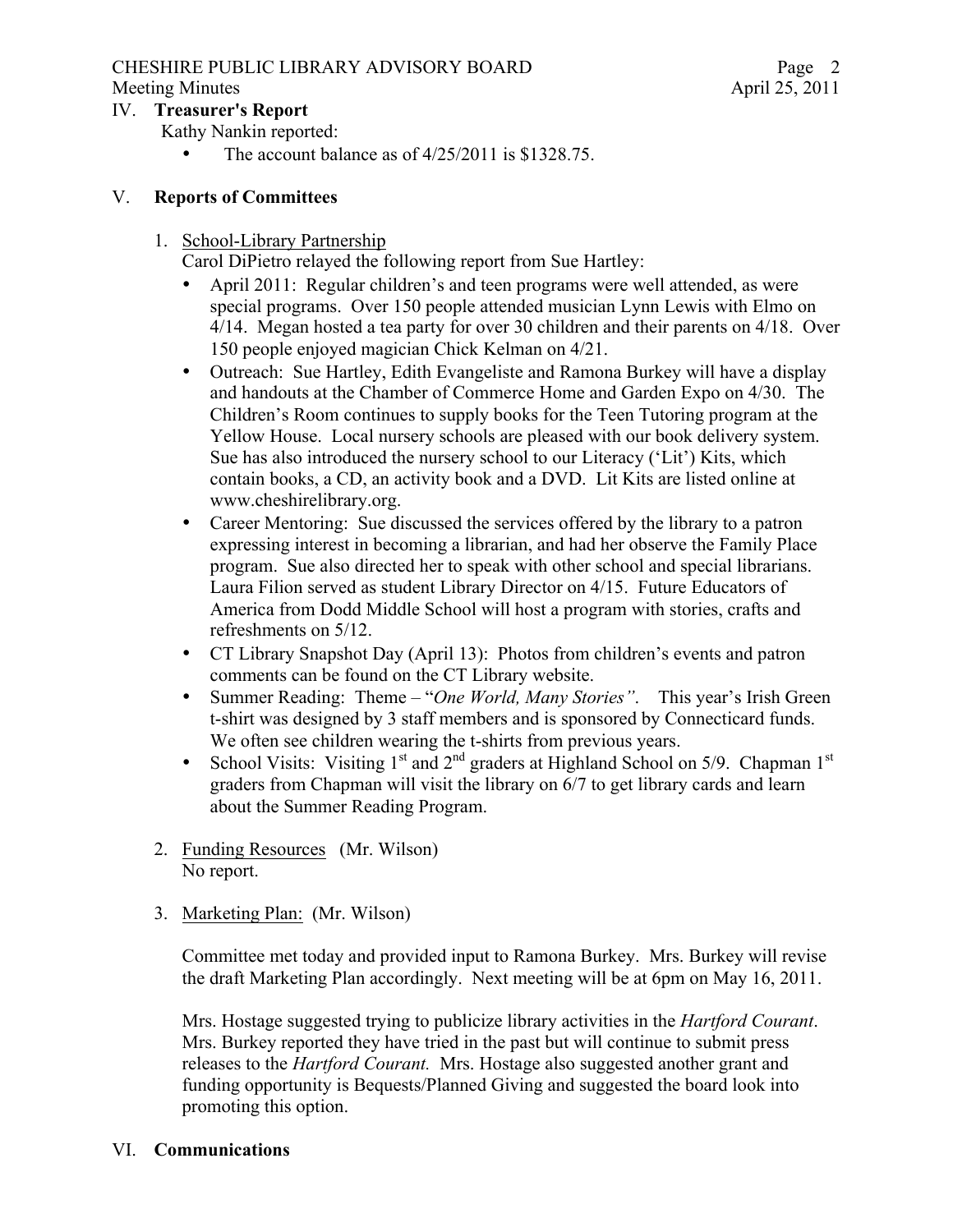Mrs. DiPietro received numerous e-mails and mail from various organizations. The Public Library Association is hosting a Fundraising Workshop on May  $24^{\text{th}}$  in Seattle, Washington.

Mr. Wilson received a letter from State Representative Vickie Nardello in response to his request for assistance getting the \$50,000 library construction grant on the Governor's bonding agenda.

## VII. **Report of the Chair –** Carol DiPietro

Mrs. DiPietro reported:

- Thanked Mr. Wilson for serving as Chair in her absence.
- She worked at the last day of the Friends of the Cheshire Public Library book sale and received a thank you card from Martha Lape for her assistance. Mrs. DiPietro responded by thanking the Friends for their work benefiting the Cheshire Public Library.
- She recommended that board members signup to receive the Cheshire Public Library online newsletter, which contains informative details about library programs.
- She plans to attend the Home and Garden Expo at CHS on Saturday and volunteer at the Library table.
- While in Florida, Mrs. Dipietro visited the Collier County Public Library, which is funded by the county. She brought the winter/spring program booklet and a fee schedule.
- Referred to an article entitled "West Haven Library in Turmoil" in the *New Haven Register,* 24 April 2011.

### VIII. **Report of the Library Director –** Ramona Burkey

See attached report.

**Technology:** Our updated website will debut this spring.

**Programs and Services:** March circulation was down 4% over that of March 2010. Our April programs have been very well attended, particularly our school vacation programs for children and our Earth Month programs for adults. We participated in the statewide Snapshot Day for Connecticut Libraries on April 13. The "Home Energy Workshop, Part II" brought in 22 households (30 people). The Library is participating in the official launch event for the Cheshire Neighbor to Neighbor Energy Challenge on Monday, May  $2<sup>nd</sup>$ . The Friends of the Library Spring Book Sale brought in more than \$6,700. An individual membership to the Friends costs only \$10 per year.

*Don't miss these upcoming programs:* "Native American Archaeology in Connecticut" (Tuesday 4/26); "Connecticut Songbirds" (4/27); Terry Walters' Clean Start Book Signing (and food tasting, 4/28); "Bat Chat, Ecology of Bats" (5/4); Cooking with Chef Silvio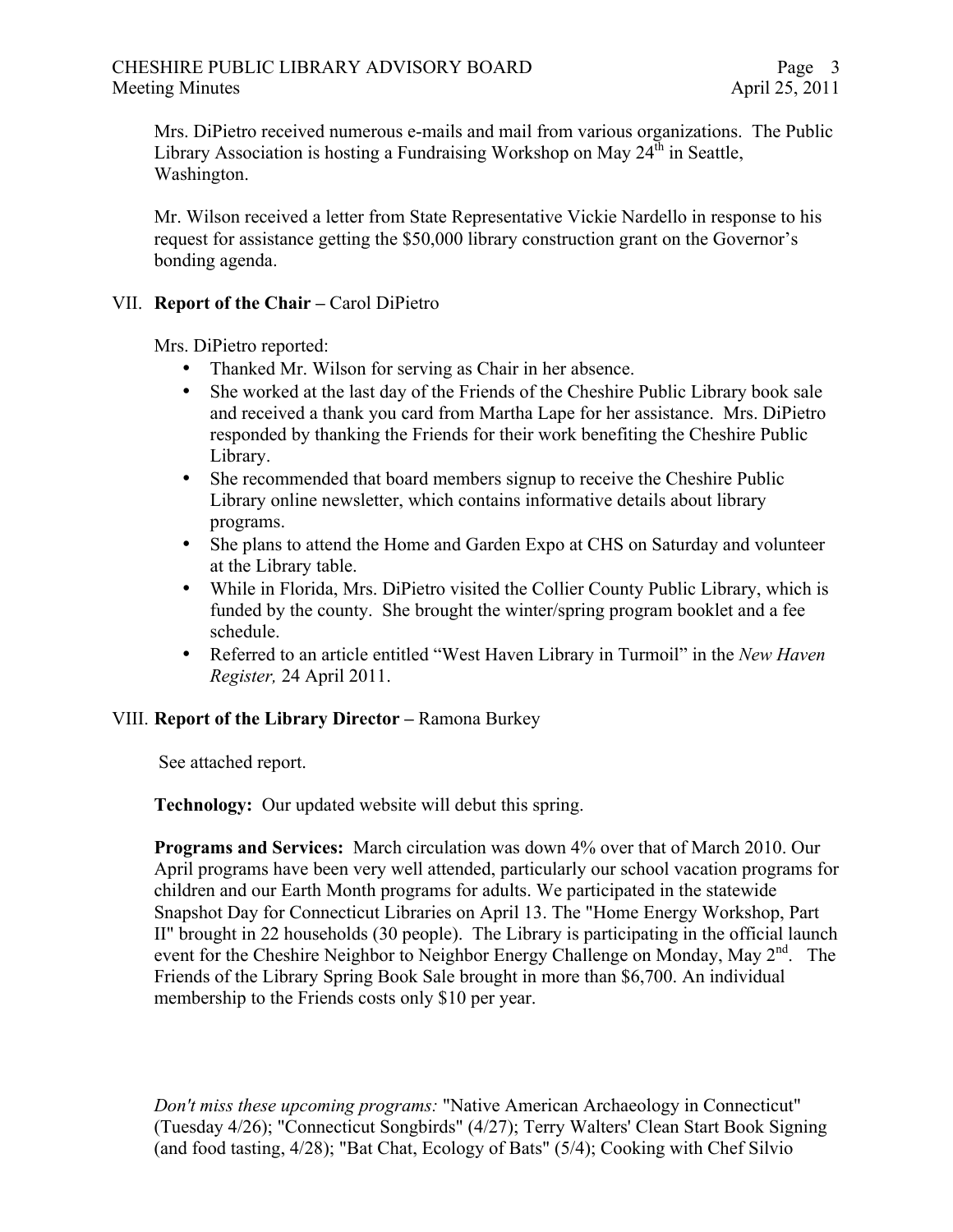Suppa (5/5). The library has registered for a table at the April 30 Home, Garden and Business Expo, which is presented each year by the Cheshire Chamber of Commerce; any library board members are welcome to help staff the table. Many more May programs are listed on our website at cheshirelibrary.org.

Board members are invited to attend the Business Appreciation Day breakfast and program on Tuesday, May 10, at Elim Park from 7:30 to 9:00 AM. To RSVP, call or email Catherine Donegan at 203-271-6670 or cdonegan@cheshirect.org.

**Personnel:** Thank yous are due to Deborah Rutter, Deputy Director, for attending the annual Sophomore Career Day at Cheshire High School; and to Bill Basel, Head of Reference, for hosting a CHS student on Youth in Government Day.

**Budget:** There were two minor last-minute cuts to our Fiscal Year 2012 budget request: \$3,000 from Equipment (furniture), bringing that line down to \$0, and \$2,100 from Program Materials (books), bringing that line down to \$181,000. Mrs. Burley attended a Fund Development workshop on Monday, March 28 at the Woodbury Public Library. State Library Budget: The current version of the 2012 State Library budget restores Connecticar funding; restores Connecticard funding to \$1 million; reduces iCONN and the statewide catalog funding to approximately this year's spending levels; and reduces the State Library's materials budget. Once the budget clears the Appropriations Committee, it still needs to be approved by the General Assembly.

**Buildings and Grounds:** Mrs. Burkey sent thank-you notes to the legislators who responded to our request for assistance in getting our library reconfiguration grant on the State Bond Commission agenda.

**Policies and Planning:** Mrs. Burkey is taking a fantastic (and free) six-week online library advocacy course, through the Public Library Association, called "Turning the Page." The workshop is described as follows: "In this six-week, facilitated online course, library staff and supporters will learn how to create and tell their library's story, deliver effective presentations, develop a compelling case for support, and build and sustain partnerships along the way."

**Other/Meetings:** I attended a monthly meeting with the Town Manager; the Cheshire YMCA annual awards dinner (where Kathy Kirby was honored); a Fund Development workshop; a site visit to the Simsbury Library; a site visit to the Prospect Library; CPR/AED and First Aid training; a Home Energy workshop at the library; an LCI Member Council meeting; and the first online web-based meeting of the "Turning the Page" class.

### IX. **Unfinished Business**

None.